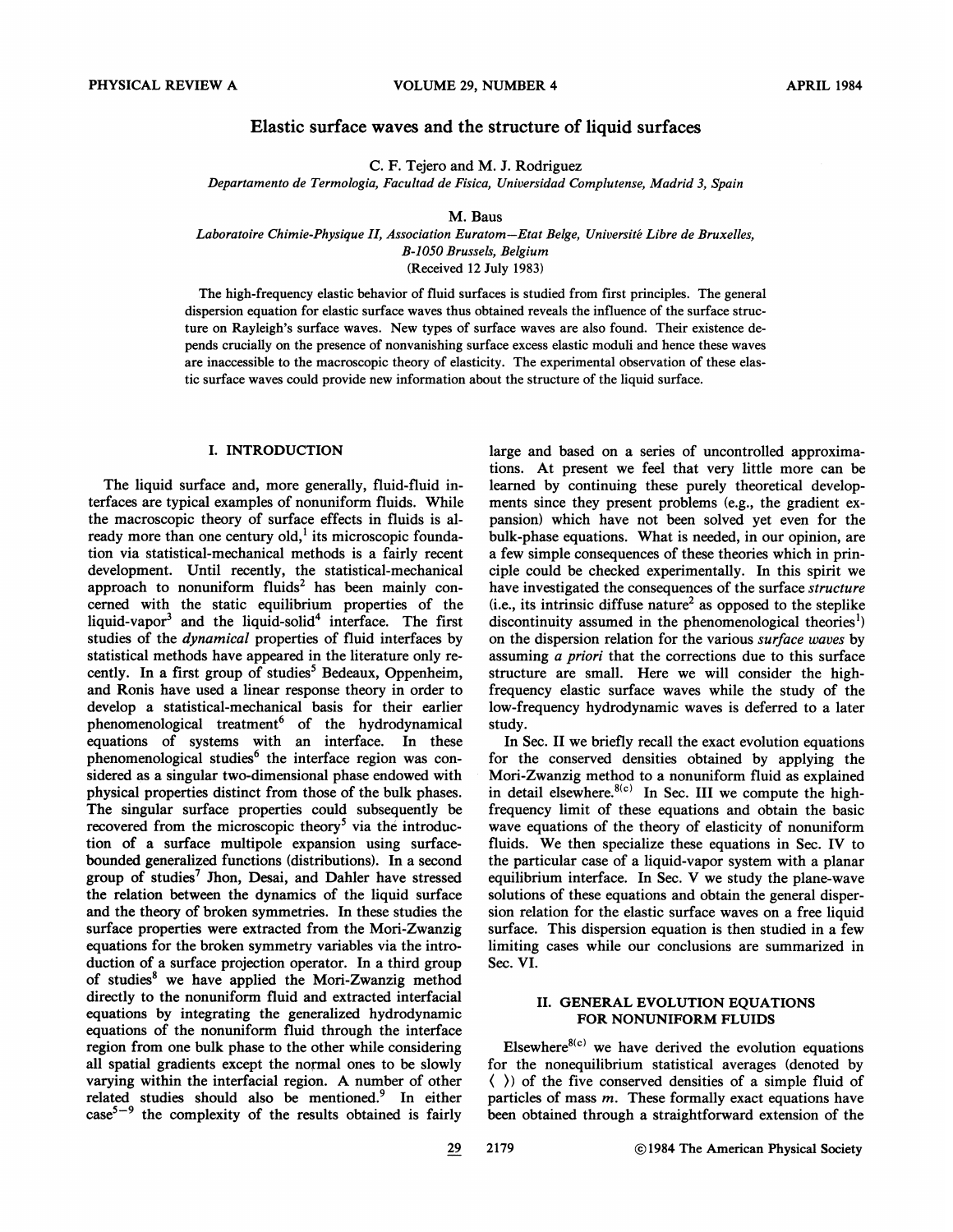Mori-Zwanzig projection-operator method to the case of fluids whose equilibrium state is nonuniform and amsotropic such as is required for the subsequent description of fluid interfaces. To this end we took as basic dynamical variables the number density  $\hat{n}(\vec{x}, t)$ , the momentum density  $\hat{\mathfrak{g}}_{\alpha}(\vec{x},t)$  ( $\alpha = 1,2,3$ ), and that part  $\hat{\mathfrak{e}}_{n}(\vec{x},t)$  of the energy density  $\hat{e}(\vec{x},t)$  which is thermodynamically independent of the number density [i.e.,  $\langle \hat{e}_n(\vec{x},t) \hat{n}(\vec{x}',t) \rangle_0 = 0$ , where  $\langle \ \rangle_0$  denotes the equilibrium ensemble average]. The microscopic definition of these variables will not be where  $\sqrt{2}$  denotes the equinorium ensemble average.<br>The microscopic definition of these variables will not be repeated here but can be found elsewhere.<sup>8(c)</sup> The study of the linearized nonequilibrium deviations from the nonuniform equilibrium state can then be most conveniently

studied in terms of the density deviation  $\delta n(\vec{x}, t) = \langle \hat{n}(\vec{x}, t) \rangle - \rho(\vec{x}),$  of the velocity field  $u_{\alpha}(\vec{x}, t) = \langle \hat{g}_{\alpha}(\vec{x}, t) \rangle/m\rho(\vec{x})$ , and of the deviation of the internal energy

$$
\delta \epsilon(\vec{x},t) = [\langle \hat{e}_n(\vec{x},t) \rangle - \langle \hat{e}_n(\vec{x},t) \rangle_0]/\rho(\vec{x}),
$$

where  $\rho(\vec{x}) = \langle \hat{n}(\vec{x}, t) \rangle_0$  is the nonuniform equilibrium density profile. With this choice of variables the exact evolution equations can be written in the form of generalized linearized hydrodynamic equations of the following Even incertized hydrodynamic equations of the following<br>Fourier-transformed form  $[A(\omega)] = \int_0^{\infty} dt A(t) \exp(i\omega t);$  $A(t=0)=0$ :

$$
-i\omega\delta n(\vec{x},\omega) + \nabla_{\beta}[\rho(\vec{x})u_{\beta}(\vec{x},\omega)] = 0,
$$
\n
$$
-i\omega\eta(\vec{x})u_{\alpha}(\vec{x},\omega) + k_{B}T\rho(\vec{x})\nabla_{\alpha}\int d\vec{x}^{\prime}K_{nn}(\vec{x},\vec{x}^{\prime})\delta n(\vec{x}^{\prime},\omega) + \frac{1}{k_{B}T}\int d\vec{x}^{\prime}\langle\hat{g}_{\alpha}(\vec{x})\psi(\omega)\hat{g}_{\beta}(\vec{x}^{\prime})\rangle_{0}\mu_{\beta}(\vec{x}^{\prime},\omega) \n+ \frac{1}{k_{B}T^{2}}\int d\vec{x}^{\prime}\langle\hat{g}_{\alpha}(\vec{x})[-\delta\hat{e}_{n}(\vec{x}^{\prime}) + \psi(\omega)\delta\hat{e}_{n}(\vec{x}^{\prime})]\rangle_{0}\delta T(\vec{x}^{\prime},\omega) = \langle\psi(\omega)\hat{g}_{\alpha}(\vec{x})\rangle_{0}, \quad (2.2)
$$
\n
$$
-i\omega\rho(\vec{x})\delta\epsilon(\vec{x},\omega) + \frac{1}{k_{B}T^{2}}\int d\vec{x}^{\prime}\langle\delta\hat{e}_{n}(\vec{x})\psi(\omega)\delta\hat{e}_{n}(\vec{x}^{\prime})\rangle_{0}\delta T(\vec{x}^{\prime},\omega) \n+ \frac{1}{k_{B}T}\int d\vec{x}^{\prime}\langle\delta\hat{e}_{n}(\vec{x})[-\hat{g}_{\alpha}(\vec{x}^{\prime}) + \psi(\omega)\hat{g}_{\alpha}(\vec{x}^{\prime})]\rangle_{0}\mu_{\alpha}(\vec{x}^{\prime},\omega) = \langle\psi(\omega)\delta\hat{e}_{n}(\vec{x})\rangle_{0}, \quad (2.3)
$$

where  $\delta T(\vec{x},t)$  denotes the deviation of the local nonequilibrium temperature from its uniform equilibrium value T. This additional variable is obtained from the internal energy as

$$
\delta T(\vec{x},t) = k_B T^2 \int d\vec{x}^{\,\prime} K_{e_n e_n}(\vec{x},\vec{x}^{\,\prime}) \rho(\vec{x}^{\,\prime}) \delta \epsilon(\vec{x}^{\,\prime},t) , \qquad (2.4)
$$

$$
\rho(\vec{x})\delta\epsilon(\vec{x},t) = \frac{1}{k_B T^2} \int d\vec{x} \,^{\prime} G_{e_n e_n}(\vec{x}, \vec{x}^{\prime}) \delta T(\vec{x}^{\prime},t) \;, \tag{2.5}
$$

a definition which differs slightly from the one used a definition which differs slightly from the one used<br>previously.<sup>8(c)</sup> In Eqs.  $(2.1)$ – $(2.5)$  the notations of Ref. 8(c) have been used: The dot represents a time derivative,  $\nabla_{\alpha} \equiv \partial/\partial x_{\alpha}, G_{e_n e_n}(\vec{x}, \vec{x}')$  denotes the equilibrium correlation  $\langle \hat{e}_n(\vec{x})\hat{e}_n(\vec{x}') \rangle_0$ , and  $K_{e_n e_n}(\vec{x}, \vec{x}')$  its inverse,  $K_{nn}(\vec{x}, \vec{x}')$  being similarly the inverse of the densitydensity equilibrium correlation function while  $\psi(\omega) = iQ(\omega - QLQ)^{-1}Q$  is the resolvent operator for the motion orthogonal to the conserved densities which are projected out by means of the projection operator  $Q = I - P$ , while L is the Liouville operator and a summation over repeated greek indices is implied. The basic approximation introduced below concerns the spatial nonlo-

cality of the evolution equations (2.2) and (2.3). It will be assumed that all kernels in Eqs. (2.2) and (2.3) describe sufficiently short-ranged spatial correlations so that after a straightforward truncated Taylor expansion these evolution equations can be localized in space with, at most, second-order spatial gradients appearing.

# III. ELASTICITY OF NONUNIFORM FLUIDS

Liquids<sup>10</sup> as well as liquid surfaces<sup>8(b)</sup> are known to exhibit elastic properties. Here we show how the basic equations of elasticity result from the general evolution equations  $(2.1)$ - $(2.3)$  in the limit where the evolution operator  $\psi(\omega)$  can be approximated by its exact high-frequency limit

$$
\lim_{|\omega| \to \infty} -i\omega\psi(\omega) = Q \tag{3.1}
$$

or equivalently  $\psi(\omega) \sim iQ/\omega$ , where Q is the projection operator on the space orthogonal to the conserved densities. Eliminating the density  $\delta n(\vec{x}, \omega)$  from Eq. (2.2) with the aid of the continuity equation (2.1) and multiplying Eq. (2.2) by  $i\omega$ , we obtain with the use of Eq. (3.1)

$$
\omega^2 m \rho(\vec{x}) u_{\alpha}(\vec{x}, \omega) + k_B T \rho(\vec{x}) \nabla_{\alpha} \int d\vec{x}^{\,\prime} K_{nn}(\vec{x}, \vec{x}^{\,\prime}) \nabla'_{\beta} [\rho(\vec{x}^{\,\prime}) u_{\beta}(\vec{x}^{\,\prime}, \omega)] - \frac{1}{k_B T} \int d\vec{x}^{\,\prime} \langle \dot{\hat{g}}_{\alpha}(\vec{x}) Q \dot{\hat{g}}_{\beta}(\vec{x}^{\,\prime}) \rangle u_{\beta}(\vec{x}^{\,\prime}, \omega)
$$

$$
- \frac{i \omega}{k_B T^2} \int d\vec{x}^{\,\prime} \langle \dot{\hat{g}}_{\alpha}(\vec{x}) \delta \hat{e}_{n}(\vec{x}^{\,\prime}) \rangle_{0} \delta T(\vec{x}^{\,\prime}, \omega) = O(1/\omega) \ . \tag{3.2}
$$

In Eq. (3.2) we have already taken into account that  $\langle \hat{g}_{\alpha}(\vec{x})Q\delta\hat{e}_{n}(\vec{x}')\rangle_{0}$  and  $\langle Q\hat{g}_{\alpha}(\vec{x})\rangle_{0}$  vanish identically because of the time-reversal symmetry of the equilibrium ensemble [as can be easily checked by explicit evaluation and using the value of  $Q = I - P$  given in Ref. 8(c)]. Proceeding similarly for the energy equation (2.3) we obtain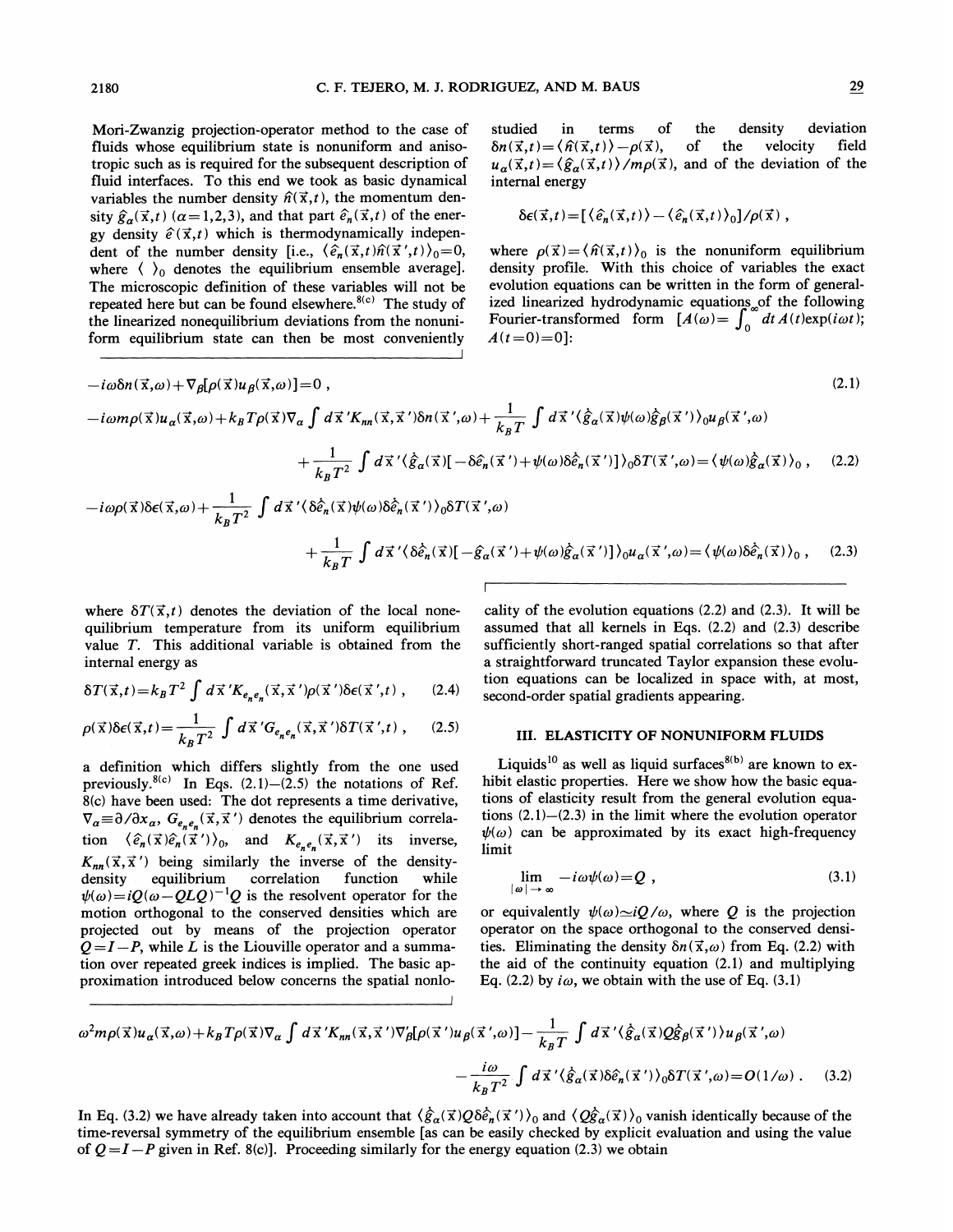$$
\omega^2 \rho(\vec{x}) \delta \epsilon(\vec{x}, \omega) - \frac{1}{k_B T^2} \int d\vec{x}' \langle \delta \hat{e}_n(\vec{x}) Q \delta \hat{e}_n(\vec{x}') \rangle_0 \delta T(\vec{x}', \omega) + \frac{i\omega}{k_B T} \int d\vec{x}' \langle \delta \hat{e}_n(\vec{x}) \dot{\hat{g}}_{\alpha}(\vec{x}') \rangle_0 u_{\alpha}(\vec{x}', \omega) = O(1/\omega) ,
$$
\n(3.3)

where we have taken into account that  $\langle Q\delta\hat{e}_n(\vec{x})\rangle_0=0$ and  $\langle \delta \hat{e}_n(\vec{x}) Q \hat{g}_\alpha(\vec{x}') \rangle_0 = 0$ . Notice, moreover, that to order  $1/\omega$  the transient terms  $\langle \psi(\omega) \delta \hat{e}_n(\vec{x}) \rangle_0$  and  $\langle \psi(\omega) \hat{g}_{\alpha}(\vec{x}) \rangle_0$  disappear from the evolution equations which now become local in time. An important further simplification occurs if in the third term of Eq. (3.2) we substitute Q by its value  $I - P$  and notice that P is the sum of five projection operators  $P=P_n+P_{e_n} + \sum_{\alpha} P_{g_{\alpha}}$ , one for each conserved density. Because of the time-reversal symmetry of the equilibrium ensemble the contributions of  $P_{g_n}$  vanish identically. The contribution of  $P_n$  instead compensates exactly the second term of Eq. (3.2). Equation (3.2) thus becomes

$$
\omega^2 m \rho(\vec{x}) u_{\alpha}(\vec{x}, \omega) - \frac{1}{k_B T} \int d\vec{x}' \langle \hat{g}_{\alpha}(\vec{x}) \hat{g}_{\beta}(\vec{x}') \rangle_0 u_{\beta}(\vec{x}', \omega)
$$
  
+ 
$$
\frac{1}{k_B T} \int d\vec{x}' \langle \hat{g}_{\alpha}(\vec{x}) P_{e_n} \hat{g}_{\beta}(\vec{x}') \rangle_0 u_{\beta}(\vec{x}', \omega)
$$
  
- 
$$
\frac{i\omega}{k_B T^2} \int d\vec{x}' \langle \hat{g}_{\alpha}(\vec{x}) \delta \hat{e}_n(\vec{x}') \rangle_0 \delta T(\vec{x}', \omega) = O(1/\omega) ,
$$
(3.4)

while using the expression of  $P_{e_n}$  and Eq. (3.3) the last two terms in the left-hand side (lhs) of Eq. (3.4) can be combined resulting in an  $O(1/\omega)$  term  $[-\delta T(\vec{x}', \omega)/\omega]$ , i.e.,

$$
\omega^2 m \rho(\vec{x}) u_{\alpha}(\vec{x}, \omega) - \frac{1}{k_B T} \int d\vec{x}' \langle \hat{g}_{\alpha}(\vec{x}) \hat{g}_{\beta}(\vec{x}') \rangle_0 u_{\beta}(\vec{x}', \omega)
$$
  
=  $O(1/\omega)$ , (3.5)

showing that to dominant order the temperature uncou-

ples from the velocity field leaving us with the basic equations of elasticity

$$
\omega^2 m \rho(\vec{x}) u_{\alpha}(\vec{x}, \omega)
$$
  
+  $\frac{1}{k_B T} \nabla_{\alpha'} \int d\vec{x}' \langle \delta \hat{\sigma}_{\alpha \alpha'}(\vec{x}) \delta \hat{\sigma}_{\beta \beta'}(\vec{x}') \rangle_0 \nabla'_{\beta} u_{\beta}(\vec{x}', \omega)$   
= 0 , (3.6)

where we have introduced the deviation  $\delta \hat{\sigma}_{\alpha\beta}$  $=\hat{\sigma}_{\alpha\beta} - \langle \hat{\sigma}_{\alpha\beta} \rangle_0$  of the microscopic stress tensor  $\hat{\sigma}_{\alpha\beta}(\vec{x})$ from its equilibrium value  $\langle \hat{\sigma}_{\alpha\beta}(\vec{x})\rangle_0[\hat{g}_{\alpha}(\vec{x})+\nabla_{\beta}\delta\hat{\sigma}_{\alpha\beta}(\vec{x})]$  $=0$ , and integrated by parts over  $\vec{x}'$ . We now spatially localize Eq. (3.6) by assuming short-ranged spatial correlations resulting in the final equations

$$
\omega^2 m \rho(\vec{x}) u_{\alpha}(\vec{x}, \omega) + \nabla_{\alpha'} [c_{\alpha \alpha' \beta \beta}(\vec{x}) \nabla_{\beta} u_{\beta}(\vec{x}, \omega)] = 0 , \quad (3.7)
$$

where  $c_{\alpha\alpha'\beta\beta'}(\vec{x})$  are the local elastic moduli<sup>8(b)</sup> of the nonuniform fluid

$$
c_{\alpha\alpha'\beta\beta'}(\vec{x}) = \frac{1}{k_B T} \int d\vec{x}' \langle \delta \hat{\sigma}_{\alpha\alpha'}(\vec{x}) \delta \hat{\sigma}_{\beta\beta'}(\vec{x}') \rangle_0 . \quad (3.8)
$$

Note that these are the adiabatic elastic moduli. In order to obtain the isothermal moduli we repeat the above treatment with the additional approximation that the perturbations are isothermal, i.e.,  $\delta T(\vec{x}, \omega) = 0$  in the general evolution equation (2.2) or equivalently in Eq. (3.4). This leads again to an equation of the type (3.7) but now featuring the isothermal moduli  $c^{(T)}_{\alpha\alpha'\beta\beta'}$  instead of the adiabatic moduli  $c_{\alpha\alpha'\beta\beta'}$  where the local isothermal elastic moduli  $c_{\alpha\alpha'BB}^{(1)}$  are defined as

$$
c_{\alpha\alpha'\beta\beta'}^{(T)}(\vec{x}) = c_{\alpha\alpha'\beta\beta'}(\vec{x}) - \frac{1}{k_B T} \int d\vec{x}' \int d\vec{x}_1 \int d\vec{x}_2 \langle \delta \hat{\sigma}_{\alpha\alpha'}(\vec{x}) \delta \hat{e}_n(\vec{x}_1) \rangle_0 K_{e_n e_n}(\vec{x}_1, \vec{x}_2) \langle \delta \hat{e}_n(\vec{x}_2) \delta \hat{\sigma}_{\beta\beta'}(\vec{x}') \rangle_0 , \qquad (3.9)
$$

the distinction between both types of moduli being important only when both  $\alpha = \alpha'$  and  $\beta = \beta'$ , since otherwise the second term in the right-hand side (rhs) of Eq. (3.9) will vanish identically.

# IV. PLANAR LIQUID-VAPOR INTERFACE

We now specialize Eq. (3.7) to the case where the nonuniform equilibrium fluid consists of a planar liquidvapor interface localized around the  $x_1 = 0$  plane and separating a bulk liquid phase  $(x<sub>1</sub> < 0)$  from a bulk vapor phase  $(x<sub>1</sub> > 0)$ . Because of the cylindrical rotational symmetry of this system only five elastic moduli are nonvanishing and linearly independent.<sup>8(b)</sup> Using the Voigt notation<sup>8(b)</sup>  $c_{ij} = c_{\alpha\alpha'\beta\beta'}$  with  $i = (\alpha, \alpha')$  and  $j = (\beta, \beta')$ denoting a pair of indices [with  $i = 1 = (1,1)$ ,  $i = 2 = (2,2)$ ,  $i=3=(3,3), i=4=(1,2), i=5=(1,3),$  and  $i=6=(2,3)$ ], the nonvanishing moduli  $c_{ij}=c_{ij}(\vec{x})$ are  $c_{11}$ ,  $c_{12}=c_{13}=c_{21}=c_{31}$ ,  $c_{22}=c_{33}$ ,  $c_{23}=c_{32}$ ,  $c_{44}=c_{55}$ , and  $c_{66}$ together with the Cauchy relation  $c_{23} = c_{22} - 2c_{66}$  [see Ref. 8(b) for a detailed discussion of these symmetry properties]. Hence for a planar liquid-vapor interface, Eq. (3.7) becomes

$$
\omega^2 m \rho(x_1) u_1 + \nabla_1 [c_{11}(x_1) \nabla_1 u_1] + \nabla_1 [c_{12}(x_1) (\nabla_2 u_2 + \nabla_3 u_3)] + c_{44}(x_1) [(\nabla_2^2 + \nabla_3^2) u_1 + \nabla_1 (\nabla_2 u_2 + \nabla_3 u_3)] = 0,
$$
\n(4.1)

p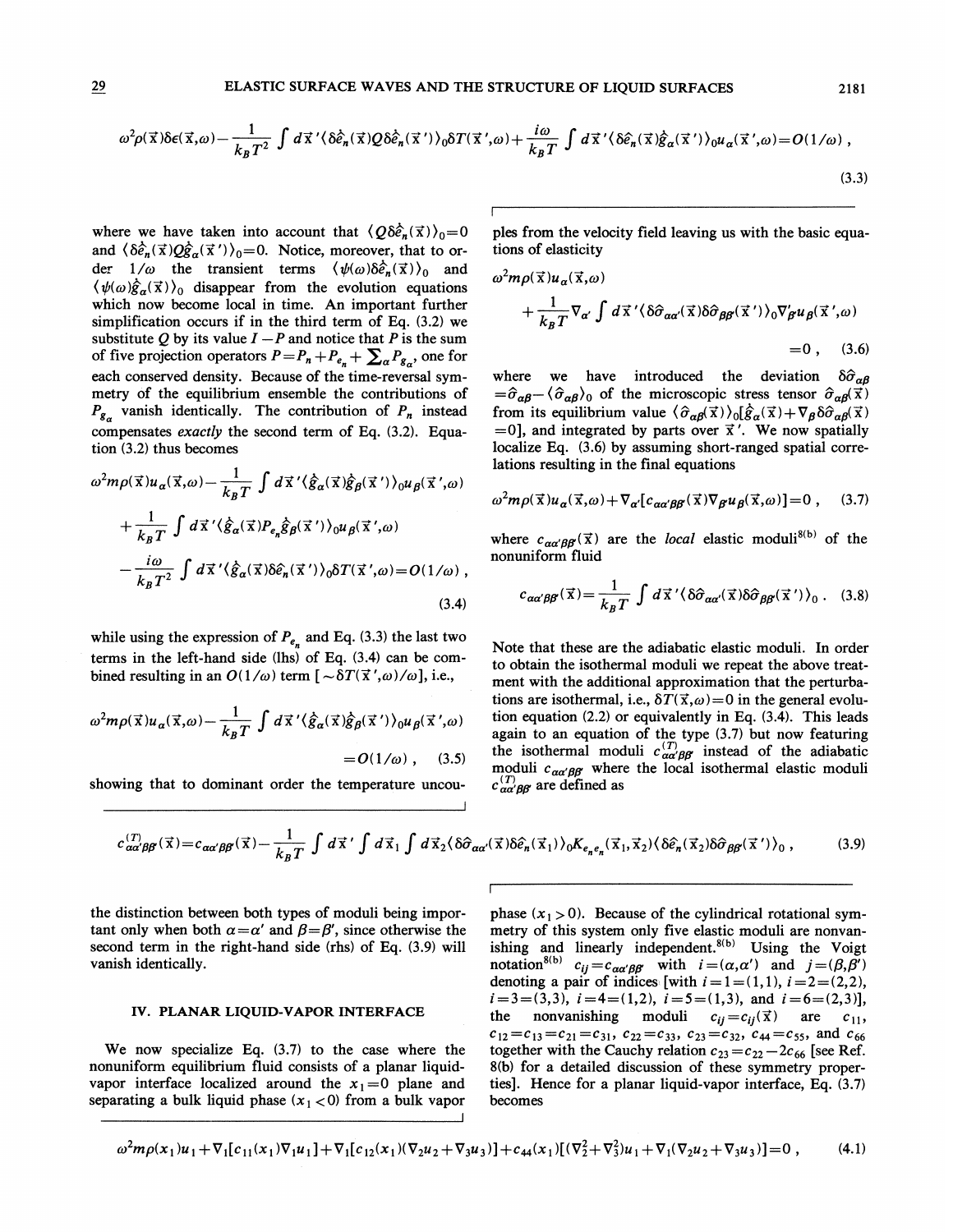$$
\omega^2 m \rho(x_1) u_2 + \nabla_1 [c_{44}(x_1)(\nabla_1 u_2 + \nabla_2 u_1)] + c_{12}(x_1) \nabla_2 \nabla_1 u_1 + c_{22}(x_1) \nabla_2^2 u_2 + c_{23}(x_1) \nabla_2 \nabla_3 u_3 + c_{66}(x_1) \nabla_3 (\nabla_2 u_3 + \nabla_3 u_2) = 0,
$$
\n(4.2)

$$
\omega^2 m \rho(x_1) u_3 + \nabla_1 [c_{55}(x_1)(\nabla_1 u_3 + \nabla_3 u_1)] + c_{12}(x_1) \nabla_3 \nabla_1 u_1 + c_{23}(x_1) \nabla_3 \nabla_2 u_2 + c_{22}(x_1) \nabla_3^2 u_3 + c_{66}(x_1) \nabla_2 (\nabla_2 u_3 + \nabla_3 u_2) = 0,
$$
\n(4.3)

where  $u_{\alpha}$  denotes  $u_{\alpha}(\vec{x}, \omega)$  and because of the translational symmetry parallel to the interface, all  $c_{ij}(\vec{x})$  and  $\rho(\vec{x})$  depend only on  $x_1$ . When  $x_1$  belongs to a uniform bulk phase ( $|x_1| > \epsilon$ , for instance) the local moduli  $c_{ij}(x_1)$  become constants independent of  $x_1$  and because of the spherical rotational symmetry of the bulk phases we have moreover  $c_{11} = c_{22} = c_{33}$ ,  $c_{44} = c_{55} = c_{66}$ , and  $c_{12} = c_{23}$ , i.e., there are only two linearly independent nonvanishing moduli for either bulk phase. When  $x_1$  belongs to the interfacial region we integrate Eqs.  $(4.1)$ - $(4.3)$  through the interface from one bulk phase to the other. For the planar interface, localized between the  $x_1 = \epsilon$  and  $x_1 = -\epsilon$ planes, we meet three typical situations which can be summarized as follows:

$$
\int_{-\epsilon}^{\epsilon} dx_1 \nabla_1[f(x_1)g(\vec{x})] = [f(x_1)g(\vec{x})]_{x_1 = -\epsilon}^{x_1 = \epsilon}, \qquad (4.4)
$$

$$
\int_{-\epsilon}^{\epsilon} dx_1 f(x_1) \nabla_1 g(\vec{x}) = 0 , \qquad (4.5)
$$

$$
\int_{-\epsilon}^{\epsilon} dx_1 f(x_1) \nabla_{\alpha} g(\vec{x}) = \bar{f} [\nabla_{\alpha} g(\vec{x})]_{x_1 = 0}, \ \alpha \neq 1 \qquad (4.6)
$$

where  $g(\vec{x})$  denotes a slowly varying function of  $\vec{x}$  such as  $u_{\alpha}(\vec{x},\omega)$  or  $\nabla_{\beta}u_{\alpha}(\vec{x},\omega)(\beta\neq 1)$ , while  $f(x_1)$  denotes the remaining factor containing  $c_{ij}(x_1)$  or  $\rho(x_1)$ . Equation (4.4) is, mathematically speaking, not an approximation since it simply tells us that by integrating a normal derivative through the interface we obtain the jump experienced by the corresponding quantity between the two bulk phases. As will be seen below, when all remaining terms are small, terms of this type transform the evolution equations into boundary conditions for the bulk quantities. Integrating by parts the lhs of Eq. (4.5) and using the slow variation of  $g(\vec{x})$  in the domain  $|x_1| < \epsilon$ , we obtain

$$
\int_{-\epsilon}^{\epsilon} dx_1 f(x_1) \nabla_1 g(\vec{x}) = [f(x_1) g(\vec{x})]_{x_1 = -\epsilon}^{x_1 = \epsilon} - \int_{-\epsilon}^{\epsilon} dx_1 g(\vec{x}) \nabla_1 f(x_1)
$$
  
\n
$$
\approx g(\vec{x}) |_{x_1 = 0} [f(x_1)]_{x_1 = -\epsilon}^{x_1 = \epsilon} - g(\vec{x}) |_{x_1 = 0} \int_{-\epsilon}^{\epsilon} dx_1 \nabla_1 f(x_1) ,
$$
\n(4.7)

and hence Eq. (4.5). Finally, in Eq. (4.6) we have used the assumed slow variation of  $\nabla_{\alpha} g(\vec{x})$  to approximate it by its value inside the interfacial region ( $\epsilon > |x_1| \approx 0$ ) and eliminated the  $\epsilon$  dependence by approximating  $\int_{-\epsilon}^{\infty} dx_1 f(x_1)$  by its Gibb's surface excess value  $\bar{f}$ :

$$
\int_{-\epsilon}^{\epsilon} dx_1 f(x_1) = \int_{-\epsilon}^{\epsilon} dx_1 [f(x_1) - \Theta_+(x_1) f(x_1 = \infty) - \Theta_-(x_1) f(x_1 = -\infty)] + \epsilon [f(x_1 = \infty) + f(x_1 = -\infty)]
$$
  
\n
$$
\approx \bar{f} + O(\epsilon)
$$
\n(4.8)

with

$$
\bar{f} = \int_{-\infty}^{\infty} dx_1 [f(x_1) - \Theta_+(x_1) f(x_1 = \infty) - \Theta_-(x_1) f(x_1 = -\infty)],
$$
\n(4.9)

where  $\Theta_{\pm}(x_1)$  are step functions (=1 when  $\pm x_1 > 0$ , and zero otherwise), while  $\epsilon$  has been considered as a small quantity. More details about this procedure can be found in Ref. 8(c} but the basic principles to be applied here are contained in the above results [Eqs.  $(4.4)$ – $(4.6)$ ]. Integrating Eqs.  $(4.1)$ — $(4.3)$  through the interface and using Eqs.  $(4.4)$ – $(4.6)$  we now obtain the following "surface equations":

$$
\omega^2 m \overline{\rho} u_1 + \overline{c}_{44} (\nabla_2^2 + \nabla_3^2) u_1
$$
  
=  $[c_{11} \nabla_1 u_1 + c_{12} (\nabla_2 u_2 + \nabla_3 u_3)]_+^-$ , (4.10)

$$
\omega^2 m \overline{\rho} u_2 + \overline{c}_{22} \nabla_2^2 u_2 + \overline{c}_{23} \nabla_2 \nabla_3 u_3 + \overline{c}_{66} \nabla_3 (\nabla_3 u_2 + \nabla_2 u_3) \n= [c_{44} (\nabla_1 u_2 + \nabla_2 u_1)]_+^-, \quad (4.11)
$$
  
\n
$$
\omega^2 m \overline{\rho} u_3 + \overline{c}_{22} \nabla_3^2 u_3 + \overline{c}_{23} \nabla_3 \nabla_2 u_2 + \overline{c}_{66} \nabla_2 (\nabla_3 u_2 + \nabla_2 u_3)
$$

$$
\begin{aligned} \n\sigma^2 m \overline{\rho} u_3 + \overline{c}_{22} \nabla_3^2 u_3 + \overline{c}_{23} \nabla_3 \nabla_2 u_2 + \overline{c}_{66} \nabla_2 (\nabla_3 u_2 + \nabla_2 u_3) \\
= [\n\overline{c}_{55} (\nabla_1 u_3 + \nabla_3 u_1)]_+^{\mathrm{T}} \,, \quad (4.12)\n\end{aligned}
$$

where  $u_{\alpha} \equiv u_{\alpha}(x_1=0,x_2,x_3;\omega)$ , while for instance  $[a]_+^{\dagger} = a(x_1 = -0, x_2, x_3) - a(x_1 = +0, x_2, x_3)$  denotes the jump of the magnitude  $a(\vec{x})$  when going from one bulk phase to the other across the interfacial region. The surface equations  $(4.10)$ - $(4.12)$  are much simpler than the original equations  $(4.1)$ - $(4.3)$  since the rapidly variable coefficients  $\rho(x_1)$  and  $c_{ij}(x_1)$  have been eliminated in favor of the surface excess values  $\bar{\rho}$  and  $\bar{c}_{ij}$  defined by Eq.  $(4.9)$ , which are constants. The lhs of Eqs.  $(4.10)$ - $(4.12)$ resemble the equations describing the elasticity of a thin film for which the bulk properties in the rhs appear as source terms connecting the bulk and surface phases. Equations  $(4.10)$ — $(4.12)$  will be used in Sec. V to study the effect of the surface structure (buried in the surface excess values) on the elastic surface waves. Putting all surface excess values equal to zero ( $\bar{\rho}=0, \bar{c}_{ii}=0$ ) and neglecting the bulk vapor phase one easily recovers from Eqs.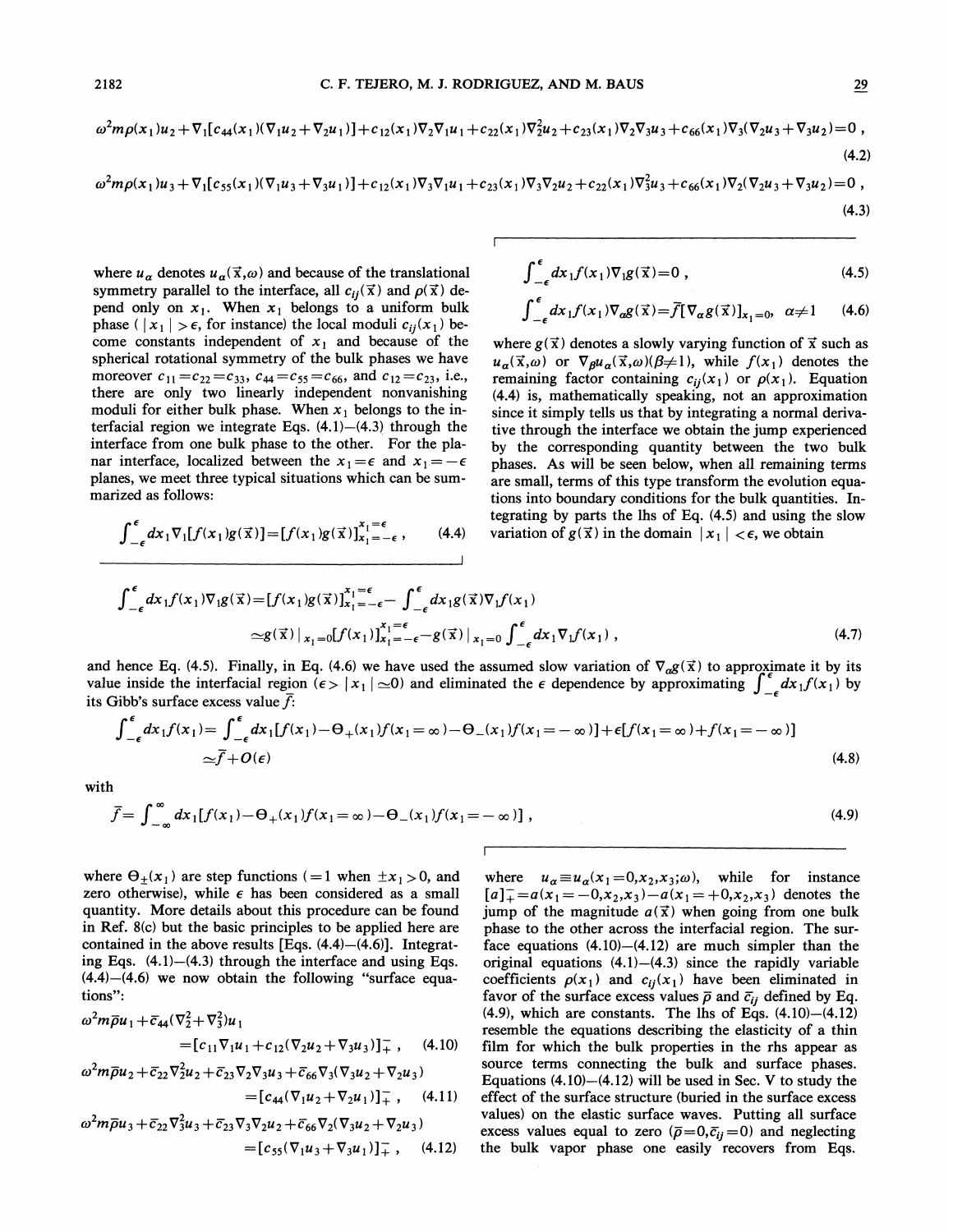$(4.10)$ - $(4.12)$  the free surface boundary conditions of the macroscopic theory of elasticity.<sup>1</sup> This is most easily done by switching from the velocity field  $u_{\alpha}(\vec{x}, \omega)$  to the displacement field  $d_{\alpha}(\vec{x}, \omega)$  with  $u_{\alpha}(\vec{x}, \omega)=-i\omega d_{\alpha}(\vec{x}, \omega)$  and writing Hooke's law in the Voigt notation as  $\sigma_i = \sum_j c_{ij} s_i$ . with  $\sigma_i$  denoting the  $(\alpha, \beta) = i$  component of the macroscopic stress tensor and  $s_i = (\nabla_{\alpha} d_{\beta} + \nabla_{\beta} d_{\alpha})/2$  the  $i = (\alpha, \beta)$  component of the macroscopic strain tensor. At a free surface the normal stresses have to vanish, i.e.,  $\sigma_i = 0$  for  $i = (1, \alpha)$ , which when expressed in terms of the elastic moduli  $c_{ij}$  corresponds to the vanishing of the rhs of Eqs. (4.10)—(4.12). The interfacial structure, contained in the lhs of Eqs.  $(4.10)$ - $(4.12)$  can hence be seen to act as source terms for the macroscopic theory of elasticity.

#### V. ELASTIC SURFACE WAVES

As discussed in Sec. IV, the elastic perturbations of the displacement  $[d_{\alpha}(\vec{x},\omega)]$  or velocity field  $[u_{\alpha}(\vec{x},\omega)]$  $\vec{a} = -i\omega d_{\alpha}(\vec{x},\omega)$  of a liquid-vapor system with a planar equilibrium interface are described by Eqs. (4.1)—(4.3) which in the interfacial region can be approximated by Eqs. (4.10)—(4.12). In order to extract further useful information from these equations we now consider planewave perturbations of the liquid neglecting the vapor phase, i.e., we consider a free liquid surface.

#### A. Bulk perturbations

We first look for plane-wave solutions  $u_{\alpha}(\vec{x}, \omega) \sim \exp[i(\vec{k} \cdot \vec{x} - \omega t)]$  of Eqs. (4.1)–(4.3) when  $x_1$ belongs to the bulk liquid phase where all elastic moduli become constants  $c_{ij}(x_1)=c_{ij}^{(-)}(x_1)\equiv c_{ij}$ . Since the bulk liquid phase is spherically symmetric we can without loss of generality put  $\overrightarrow{k}$  in the  $x_2$  direction, i.e.,  $u_{\alpha}(\vec{x}, \omega) = u_{\alpha} \exp[i(kx_2 - \omega t)]$ . Equations (4.1)–(4.3) now yield (for  $x_1 < 0$ )

$$
\omega^2 m \rho u_1 - c_{44} k^2 u_1 = 0 \tag{5.1}
$$

$$
\omega^2 m \rho u_2 - c_{22} k^2 u_2 = 0 , \qquad (5.2)
$$

$$
\omega^2 m \rho u_3 - c_{66} k^2 u_3 = 0 \tag{5.3}
$$

where  $\rho$  denotes the density of the liquid bulk phase and  $c_{22}, c_{44}, c_{66}$  its (for instance, adiabatic) elastic moduli. Because of the isotropy of the bulk phase we must have moreover  $c_{44} = c_{66}$ . Equations (5.1)–(5.3) thus predict a longitudinal elastic phonon  $(\omega^2 = c_1^2 k^2; c_1^2 = c_{22}/m\rho; u_2 || k )$ and two identical transverse elastic phonons  $(\omega^2 = c_t^2 k^2; c_t^2 = c_{44}/m\rho = c_{66}/m\rho; u_1, u_3 \perp k)$  in agreement with the macroscopic theory.<sup>1</sup> The general solution of the with the macroscopic theory. The general solution of the<br>bulk equations can thus be written as a superposition of<br>these elastic phonons, i.e., for an arbitrary geometry we<br>will have<br> $\vec{u}(\vec{x}, \omega) = \vec{u}e^{i(\vec{k}_l \cdot \vec{x} - \omega t)} +$ these elastic phonons, i.e., for an arbitrary geometry we will have

$$
\begin{aligned}\n\vec{u}(\vec{x},\omega) &= \vec{u}e^{i(\vec{k}_t \cdot \vec{x} - \omega t)} + \vec{u}'e^{i(\vec{k}_t \cdot \vec{x} - \omega t)}, \quad x_1 < 0 \\
\vec{k}_l \times \vec{u} &= 0; \quad \vec{k}_t \cdot \vec{u}' = 0 \,, \quad (5.4) \\
k_l^2 &= \omega^2/c_l^2; \quad k_t^2 = \omega^2/c_t^2 \,. \n\end{aligned}
$$

A similar result also holds for the vapor phase  $(x_1 > 0)$ ,

but since we will neglect the vapor phase we can simply put  $\vec{u}(\vec{x}, \omega)$  equal to zero for  $x_1 > 0$ .

### B. Surface equations

In the interfacial region  $x_1 \approx 0$  the bulk perturbation (5.4) has to satisfy, moreover, the surface equations (4.10)—(4.12). Let us introduce the notation  $\vec{x} = (x_1, \vec{r})$ ,  $k=(k_1, \vec{q})$  with  $\vec{r}=(x_2, x_3)$  and  $\vec{q}=(k_2, k_3)$  being the components of  $\vec{x}$  and  $\vec{k}$  in the interface plane  $(x_1 = 0)$ . Since we are interested only in *surface waves* we look for solutions which are spatially damped inside the bulk liquid phase, i.e., plane waves with  $k_1 = -i\kappa$ , where the real part of  $\kappa$  is strictly positive:  $\exp(i\vec{k}\cdot\vec{x})$  $=\exp(i\vec{q}\cdot\vec{r}+\kappa x_1), x_1 < 0$ . The general perturbation (5.4) for surface plane waves reads thus in this notation:

$$
u_{\alpha}(\vec{x},\omega) = (u_{\alpha}e^{\kappa_l x_1} + u_{\alpha}'e^{\kappa_l x_1})e^{i(\vec{q}\cdot\vec{r}-\omega t)}, \quad x_1 < 0 \tag{5.5}
$$

where the values of  $\kappa_l$  and  $\kappa_t$  are fixed by the bulk disper-<br>ion relations  $\left[\omega^2 = c_\alpha^2 k^2 = c_\alpha^2 (q^2 - \kappa_\alpha^2); \alpha = (l,t)\right]$  as

$$
\kappa_l = (q^2 - \omega^2/c_l^2)_{+}^{1/2}, \qquad (5.6)
$$

$$
\kappa_t = (q^2 - \omega^2/c_t^2)_+^{1/2},\tag{5.7}
$$

where the subscript indicates that the square roots have to be taken with positive real part. Because of the isotropy in the  $\vec{r}$  plane we can without loss of generality put  $\vec{q}$  in the  $x_2$  direction  $[\exp(i\vec{q}\cdot\vec{r})=\exp(iqx_2)]$ . Substituting (5.5) in the surface equations we obtain (neglecting the vapor phase)

$$
(\omega^2 m \overline{\rho} - \overline{c}_{44} q^2)(u_1 + u_1') = c_{11} (\kappa_l u_1 + \kappa_l u_1') + i q c_{12} (u_2 + u_2'), \qquad (5.8)
$$

$$
(\omega^2 m \overline{\rho} - \overline{c}_{22} q^2)(u_2 + u_2') = c_{44} (\kappa_l u_2 + \kappa_l u_2') + i q c_{44} (u_1 + u_1'), \qquad (5.9)
$$

$$
(\omega^2 m \overline{\rho} - \overline{c}_{66} q^2)(u_3 + u'_3) = c_{44}(\kappa_l u_3 + \kappa_l u'_3) , \qquad (5.10)
$$

whereas the tranversality condition  $\vec{k}_t \cdot \vec{u}' = 0$  of (5.4) becomes

$$
qu_2' = i\kappa_t u_1' \t\t(5.11)
$$

while  $\vec{\kappa}_l \times \vec{u} = 0$  leads to

$$
qu_1 = -i\kappa_l u_2 \t{5.12}
$$

$$
qu_3=0; \ \kappa_l u_3=0 , \qquad \qquad (5.13)
$$

where Eq. (5.13) implies that  $u_3=0$  since for surface waves both q and  $\kappa_l$  have to be different from zero. The bulk perturbation (5.5) will hence satisfy the surface equations if a nontrivial solution to Eqs.  $(5.8)$ - $(5.13)$  can be found.

### C. Dispersion relation for surface waves

As seen from Eqs. (5.10) and (5.13),  $u_3$  and  $u'_3$  uncouple from the remaining components leading immediately to a nontrivial solution  $u_3=0, u'_3\neq 0$  provided the following dispersion relation is satisfied: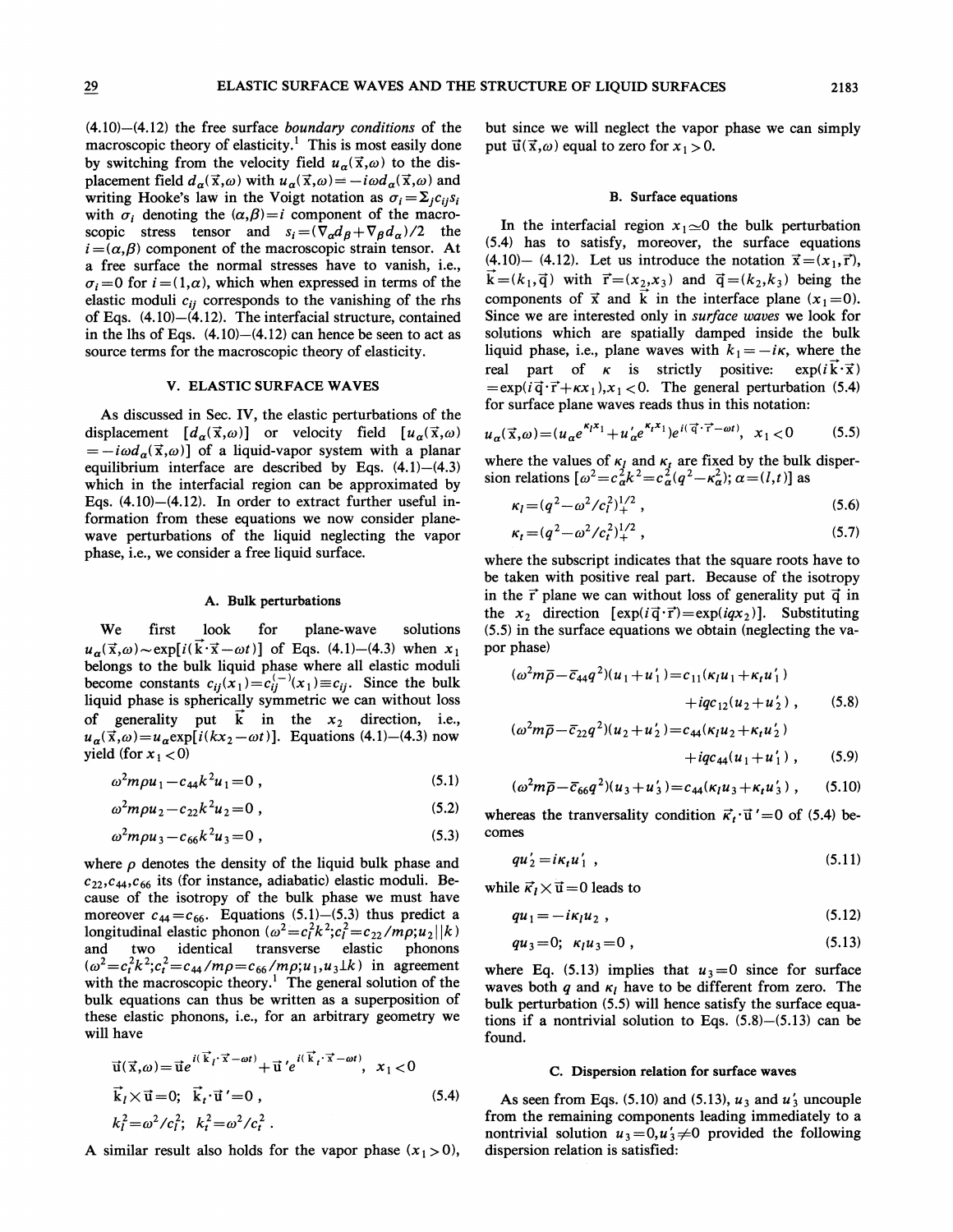$$
\omega^2 m \overline{\rho} - \overline{c}_{66} q^2 = c_{44} \kappa_t \tag{5.14}
$$

This solution which describes transverse motions in the plane of the interface  $(u'_3 \bot q, u'_3 \neq 0)$  is the result of the existence of a surface structure and as such does not appear in the macroscopic theory.<sup>1</sup> Indeed when the excess values  $\bar{\rho}$  and  $\bar{c}_{66}$  are neglected in Eq. (5.14), the latter is seen to imply  $\kappa_t = 0$  which is impossible for surface waves implying, in turn, that  $u'_3 = 0$ . The new solution  $(u'_3 \neq 0)$ is possible only when  $\bar{\rho}$  or  $\bar{c}_{66}$  are finite as the result of the existence of a surface structure.

The remaining four equations (5.8) and (5.9), and (5.11} and (5.12) couple  $(u_1, u_2)$  to  $(u'_1, u'_2)$  and hence describe mixed longitudinal-transverse motions occurring in the sagittal plane (i.e., the plane normal to the interface and containing the wave vector  $\vec{q}$ ). A nontrivial solution of these four equations can be found only when all four components  $u_1, u_2, u'_1, u'_2$  are different from zero [because  $u'_1/u'_2$  and  $u_1/u_2$  are fixed by Eqs. (5.11) and (5.12)] and when, moreover, the following dispersion relation is satisfied:

$$
(\omega^2 m \overline{\rho} - \overline{c}_{44} q^2)(\omega^2 m \overline{\rho} - \overline{c}_{22} q^2)(\kappa_l \kappa_l - q^2) + m \rho \omega^2 [\kappa_l (\omega^2 m \overline{\rho} - \overline{c}_{44} q^2) + \kappa_l (\omega^2 m \overline{\rho} - \overline{c}_{22} q^2)] + c_{44}^2 [(q^2 + \kappa_l^2)^2 - 4q^2 \kappa_l \kappa_l] = 0 . \quad (5.15)
$$

When all surface excess values ( $\overline{\rho}, \overline{c}_{22}, \overline{c}_{44}$ ) are neglected, Eq. (5.15) reduces to the last term in its lhs which corresponds exactly to the result of the macroscopic theory.<sup>1</sup>

#### D. Approximate solutions

Without  $a$  priori knowledge of the magnitude of the surface excess values, the general dispersion equation for transverse  $[Eq. (5.14)]$  and sagittal-plane  $[Eq. (5.15)]$ motions are difficult to solve. In view of this we will consider all surface excess terms as small and compute their influence on the results of the macroscopic theory<sup>1</sup> by perturbation theory. It should be clear, however, that when the surface excess values are not small, different solutions may exist. Consider first the transverse surface waves determined by Eq.  $(5.14)$ . Taking the square of this equation and substituting  $\kappa_t$  by its value from Eq. (5.7) we obtain

$$
\omega^2 = q^2 c_t^2 \left[ 1 - \left( \frac{\omega^2}{q^2 c_t^2} \frac{q \overline{\rho}}{\rho} - \frac{q \overline{c}_{66}}{c_{66}} \right)^2 \right],
$$
 (5.16)

and solving by iteration around the bulk transverse frequency  $(\omega \sim qc_t)$  we obtain

$$
\omega^2 = q^2 c_t^2 [1 - (q\overline{\epsilon})^2], \overline{\epsilon} = \left| \left| \frac{\overline{p}}{\rho} - \frac{\overline{c}_{66}}{c_{66}} \right| \right|, \qquad (5.17)
$$

i.e., a propagating transverse surface wave at a frequency slightly below the transverse bulk frequency  $(qc_t)$  and with a spatial damping coefficient  $\kappa_t = q^2 \bar{\epsilon}$ . Observation of this surface wave could yield direct access to the surface structure via  $\bar{\rho}$  or  $\bar{c}_{66}$ . We should not forget, however, that the precise location of the liquid surface  $(x_1 = 0)$ should be done intrinsically and not with respect to the

laboratory frame of reference. This is usually accomplished by defining the  $x_1 = 0$  plane through Gibb's condition of zero absorption,  $\bar{p}=0$ , so that the surface acquires no inertia. It is equally possible to define the surface by the condition of zero surface elasticity,  $\bar{c}_{66} = 0$ , in which case the surface will generally acquire some inertia ( $\bar{\rho}\neq0$ ). In either case ( $\bar{\rho}=0$  or  $\bar{c}_{66}=0$ ) Eq. (5.17) will yield experimental access to the surface structure through  $\bar{c}_{66}$  or  $\bar{\rho}$ .

For the sagittal waves determined by Eq. (5.15) we similarly look for solutions in the vicinity of Rayleigh's surface waves' occurring slightly below the bulk transverse frequency

$$
\omega^2 = q^2 c_t^2 (\xi + \delta \xi)^2 \,, \tag{5.18}
$$

where  $|\xi|$  < 1 and  $\delta \xi$  is a small correction due to the surface structure. In the limit of vanishing surface excess values ( $\bar{\rho}=0, \bar{c}_{22}=0, \bar{c}_{44}=0$ ),  $\delta \xi=0$  and  $\xi$  is determined from Eq. (5.15) as the solution of the equation

$$
(\xi^2 - 2)^2 = 4(1 - \xi^2)^{1/2} \left[ 1 - \frac{c_t^2}{c_l^2} \xi^2 \right]^{1/2}
$$
 (5.19)

which is identical to the result of the macroscopic theory.<sup>1</sup> Treating all surface excess values as small we find  $\delta \xi = q \overline{\lambda}$ with  $\overline{\lambda}$  determined by

$$
\overline{\lambda} = \frac{\xi}{4} \left[ \frac{\Delta \left[ \frac{\overline{c}_{44}}{c_{44}} - \frac{\overline{\rho}}{\rho} \xi^2 \right] + \Delta' \left[ \frac{\overline{c}_{22}}{c_{44}} - \frac{\overline{\rho}}{\rho} \xi^2 \right]}{(\xi^2 - 2) + \frac{\Delta}{\Delta'} + \frac{c_t^2 \Delta'}{c_t^2 \Delta}} \right],
$$
\n
$$
\Delta = \left[ 1 - \frac{c_t^2}{c_t^2} \xi^2 \right]^{1/2}, \quad \Delta' = (1 - \xi^2)^{1/2},
$$
\n(5.20)

where  $\xi$  denotes the solution of Eq. (5.19) while the spatial damping coefficients are

$$
\kappa_t = q[1 - (\xi + q\overline{\lambda})^2]^{1/2}
$$
  
and

 $\epsilon_l = q[1 - c_t^2(\xi + q\overline{\lambda})^2/c_l^2]^{1/2}$ 

Again the intrinsic result is obtained by localizing the interface with the aid of, for instance, Gibb's condition  $\bar{\rho}=0.$ 

When the surface structure is retained, Eq. (5.15) can have solutions which do not appear in the macroscopic theory. This is seen, for example, by looking for solutions in the domain

$$
q^2c_t^2 \ll \omega^2 \ll q^2c_t^2, \quad \omega^2 \ll q^2c_t^2(\overline{c}_{44}/\overline{c}_{22})^2 \tag{5.21}
$$

which, as will be shown in a later study, is the elastic equivalent of the domain where the capillary waves occur in the hydrodynamic theory. Treating again the surface excess values as small, we obtain this time

$$
\omega^2 = \frac{q^3 \overline{c}_{44}}{m\rho(1 + q\overline{\rho}/\rho)},
$$
\n(5.22)

which is precisely the elastic equivalent of the capillary